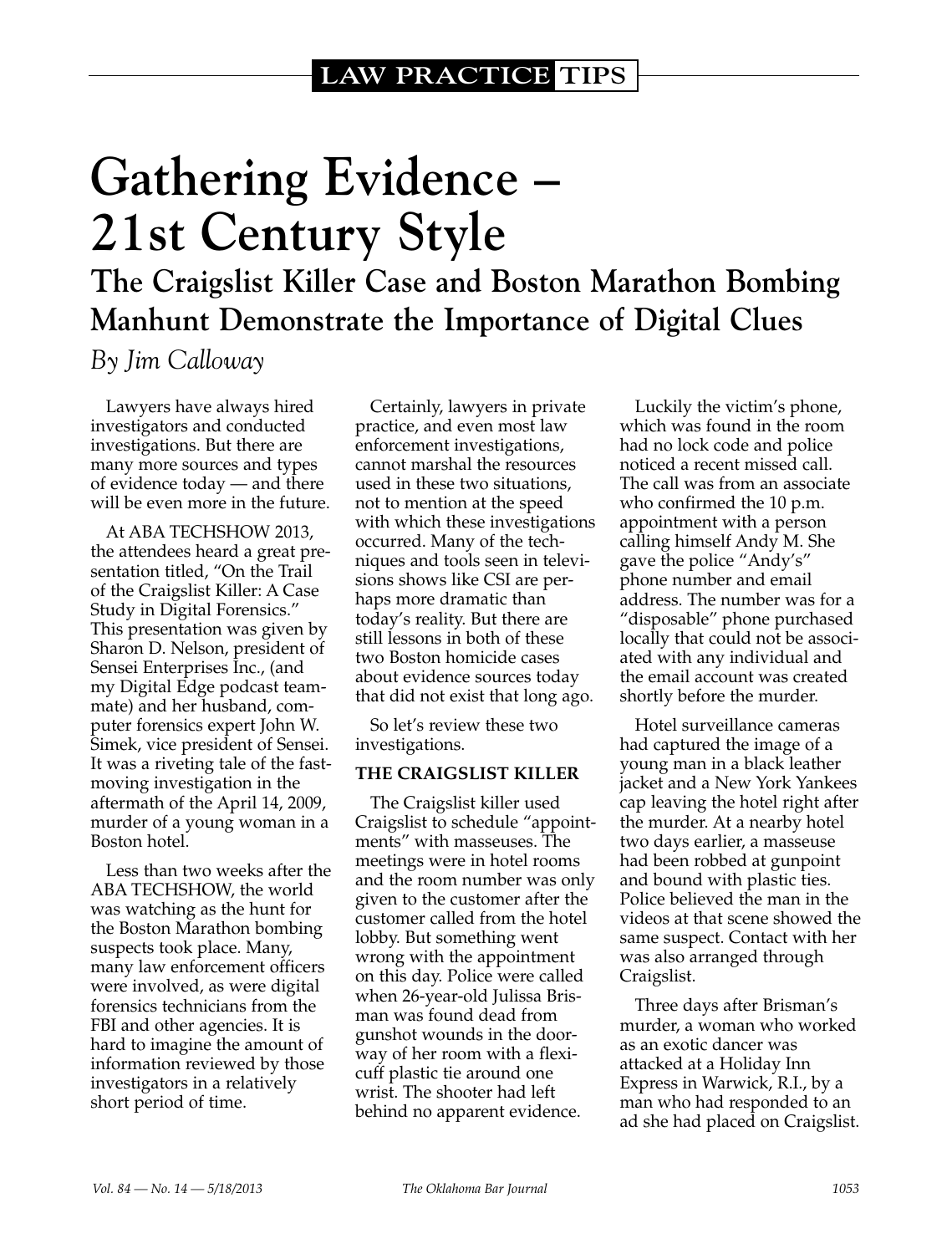He was also caught on video leaving the scene and appeared to be the same suspect.

While the hotel videos were helpful, digital evidence actually identified the suspect and provided better evidence. Investigators located the IP address used to set up one of the web-based email accounts used to contact the women who advertised on Craigslist. It belonged to one Philip Markoff from Quincy, Mass., about 10 miles from Boston.

Once they had the name and location of a strong suspect, a search of Facebook located a page created by Markoff noting his engagement to Megan McAllister, about their upcoming wedding. They then staked out Philip's apartment. In what seems like a scene written for a movie, they followed Markoff to a BJ's Wholesale Club store and detectives followed him around and dusted for prints on cans he touched and the grocery cart he used since they had retrieved one good finger print from the first attack.

Only six days after the murder, police pulled over Megan and Philip and brought them in for questioning. His fiancé was aghast and said the accusation was impossible. Now that they had a good photo to show previous victims, the first victim identified Phillip as her attacker. With that evidence, a search of his apartment pursuant to a warrant revealed damning evidence, including a handgun hidden in a hollowed-out copy of "Gray's Anatomy," bullets, a disposable phone and a pair of shoes with Brisman's blood on them. Markoff later committed suicide in custody while awaiting trial.

### **BOSTON MARATHON BOMBING**

The horror of the Boston Marathon bombing instantly grabbed the nation's attention. In addition to the massive amount of video from the various surveillance cameras in the area, members of the public who were present were asked to send the FBI photos and videos they had taken with their mobile devices.

## …Public spaces, particularly in urban areas, are now far more likely to be under digital video surveillance than any of us may have understood.

The authorities ultimately made an appeal to the public by what must have been the most rapid sharing of "manhunt" photographs to the most people — ever. Countless photographs and hours of video had been reviewed to isolate two suspects.

Public spaces, particularly in urban areas, are now far more likely to be under digital video surveillance than any of us may have understood. There is also a greatly increased amount of video recording in places of business. We have all seen video from convenience stores robberies provided by law enforcement in an attempt to identify the perpetrators.

Many readers might be surprised at how many stores, hotels and downtown areas have video surveillance now. It is probable that if you spend an afternoon shopping in a local mall, someone with access to all of the recorded videos with their timestamps combined with the time and motivation to review everything could probably reconstruct your entire visit to the mall. The Boston Marathon investigation also illustrates just how far we have come from the days when the state of the art was FBI "Most Wanted" photos and descriptions posted in post offices. As we now know, many people recognized the brothers from the images released and contacted the FBI.

The final shootout between the Boston Marathon bombing suspects and the police in Watertown was well-covered by the media, as was the "shelter in place" order given to residents as the remaining brother was sought.

What received a little less media attention was that the brothers were tracked to Watertown electronically. The victim whose leased Mercedes SUV was carjacked by the brothers escaped, running from where the suspects stopped him to a Shell filling station in Cambridge. He then told authorities that the SUV could be tracked, both by his iPhone left in the vehicle and by "mbrace," a Mercedes satellite tracking system.

We are all familiar with the rest of that story.

These are just two investigations that demonstrate the nature of evidence is changing. Lawyers involved in the criminal justice system increasingly know of this, but often digital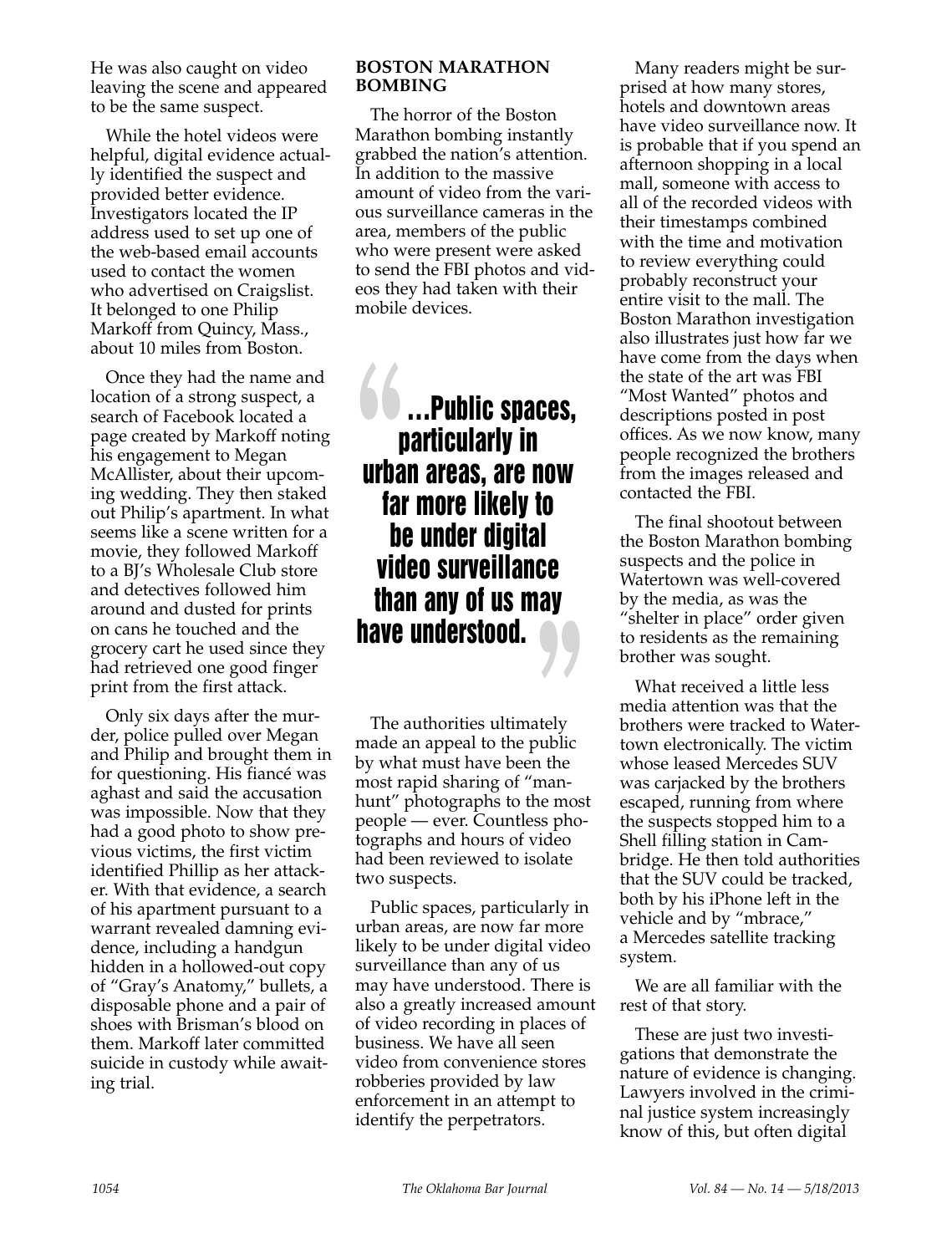evidence is important in civil cases and investigations.

### **A REALLY UNLUCKY DEFENDANT**

Imagine a hypothetical case where a client had been charged with homicide based on a hit-and-run. Numerous witnesses saw him celebrating at his favorite bar. They tried to get him not to drive, but he insisted and stormed out of the bar. A witness who saw the car strike the pedestrian a few hours later gave police a description of the car and the tag number. When the police got to his home early that morning, there was damage to the front of the car, which was parked in the yard rather than the driveway. The most devastating evidence was a piece of torn material from the victim's clothing in the car's grill.

After the police pounded on his door for a while, he opened the door, smelling of alcohol and unsteady on his feet. His alibi was flimsy. He claimed he had gone to another bar, where he was mugged and his car stolen. He was unconscious for some time and when he woke up alone in the parking lot he walked home. He claimed to have no idea how his car ended up at his house. The only evidence even slightly supporting his story was a large knot on the back of his head.

Decades ago, even if the client convinced the lawyer that he did not commit the crime, it was pretty much a hopeless case. A jury would be extremely unlikely to believe the alibi. Even if he appeared very sincere and honest, evidence of his reputation as a hard drinker and his prior misdemeanor DUI conviction would discredit the story.

But today's lawyer might find hope from the records of his mobile phone calls trying to find someone to come pick him up. Maybe a friend even received a drunken call asking for a ride and would testify when he received it. Maybe the lawyer would be able locate the records of which cell towers his phone "hit" on the drunken stroll home. But this defendant had used up his phone's battery earlier in the night.

Luckily, this defendant walked home through one convenience store parking lot, went inside another one to use the rest room and stumbled into an ATM even though he did not use it. Cameras at all three locations recorded good, time-stamped images of him. The hard-nosed prosecutor did not yield, noting that the time of the videos was well after the hit-and-run. The state's theory was now that defendant walked by the cameras after the hit-and-run to leave a false trail of evidence supporting his alibi. Defense counsel had a bad feeling now. He was certain the client was innocent and aware that the state had a very strong case.

The defendant knew he was facing a likely prison term. At a meeting at his home, he thanked his lawyer for uncovering the video evidence that would at least give him a fighting chance at trial. He remarked that he had no idea there were so many cameras recording people in public, but he wasn't surprised as his neighbor across the street had installed a camera after a recent burglary. Suddenly everyone got quiet. They all jumped up to visit the neighbor.

The neighbor's camera was set up to retain 10 days worth of video on a hard drive instead of the usual 24 hours. On that night, the defendant was shown stumbling into his house. Twenty minutes later someone else parked the car in his yard. The camera showed a clear image of his face, as well as the face of the driver who had picked him up after parking the car, along with the tag number of the car. The driver of the other vehicle confessed after less than an hour of questioning, he had been a passenger in the stolen car. After the accident, they had used the street address on the insurance verification form to frame the lawyer's client.

### **THE FUTURE OF EVIDENCE**

Potential video evidence and other digital evidence will only increase in amount in the upcoming years. More communities are installing more video cameras in public areas as a crime prevention tool. We have seen controversies from "red light" video cameras that record video and cause tickets to be issued with no human intervention.

A meteor exploded over Russia in February 2013. There were several videos of the explosion available because apparently Russian drivers extensively use dashboard cameras in cars because of bad experiences with insurance companies refusing to pay claims without convincing evidence. Is it possible such civilian dashcams might become popular in the U.S.?

Another example is that smart phones that are used to take pictures and are GPSenabled are most likely storing the exact location of every picture taken within the metadata associated with the picture.